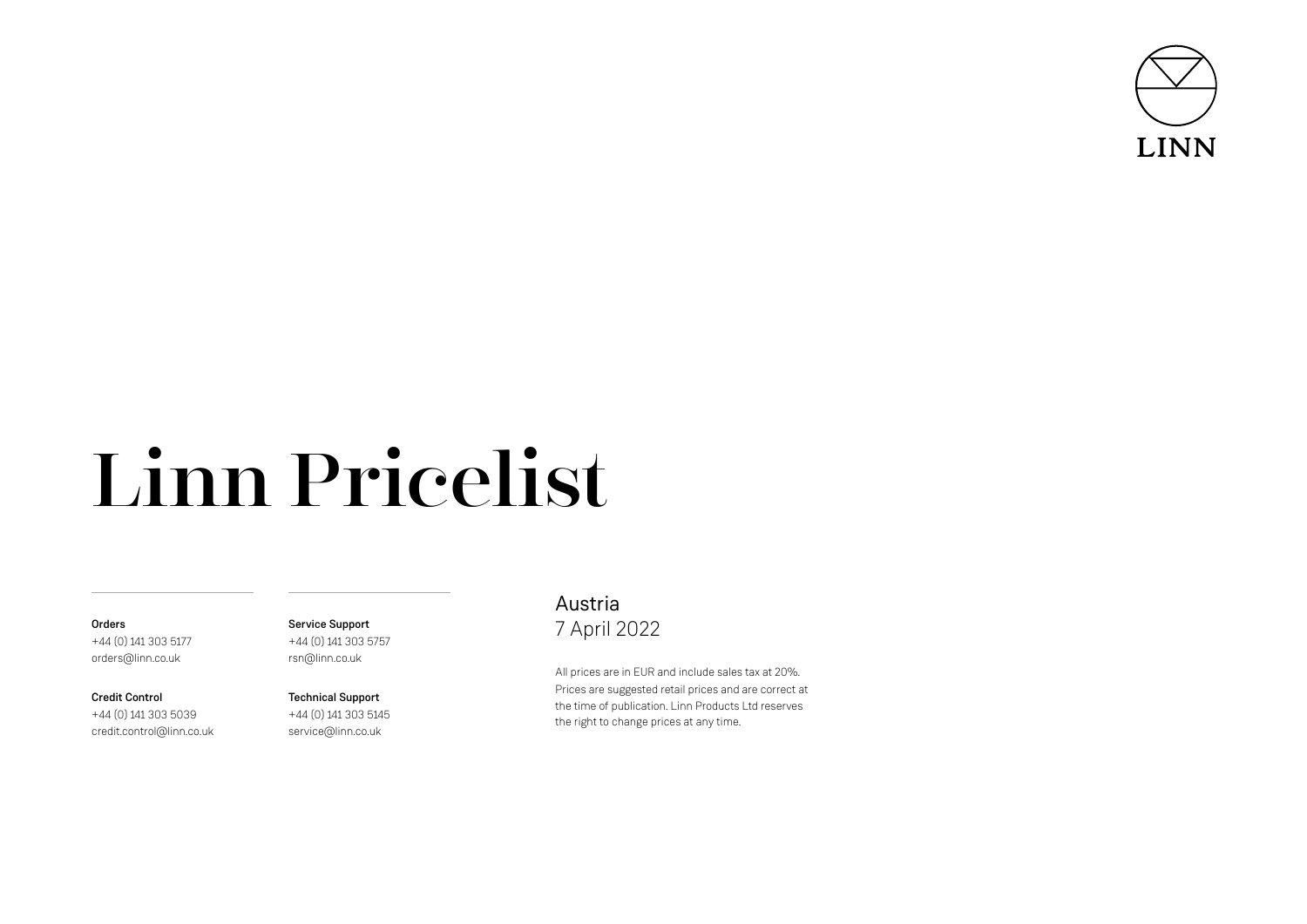

## Sources

NETWORK MUSIC PLAYERS TURNTABLE

| Klimax DSM - Audio (2021)<br>Ultimate streamer with analogue and digital inputs,<br>and Organik DAC.                             | 36,000     | Klimax LP12<br>Complete turntable, Klimax spec deck, Radikal<br>(machined), Urika II, Keel, Ekos SE, Ekstatik | 27,990 |
|----------------------------------------------------------------------------------------------------------------------------------|------------|---------------------------------------------------------------------------------------------------------------|--------|
| Klimax DSM - AV (2021)<br>Ultimate streamer with HDMI 2.0 switching board,<br>analogue and digital inputs, and Organik DAC.      | 36,000     | Akurate LP12<br>Complete turntable, Akurate specification deck,<br>Trampolin, Lingo, Kore, Akito, Krystal     | 10.030 |
| <b>Akurate DSM</b><br>Intermediate streamer featuring HDMI 2.0 switching<br>board, analogue and digital inputs, and Katalyst DAC | 10.260     | Majik LP12<br>Complete turntable, Majik specification                                                         | 4.140  |
| Akurate DS<br>Intermediate streamer only, with Katalyst DAC.                                                                     | 9.050      |                                                                                                               |        |
| <b>Selekt DSM</b><br>The most configurable streamer ever. Custom<br>build your perfect DSM.                                      | From 4.800 |                                                                                                               |        |
| <b>Majik DSM</b><br>All-in-one streamer, with amps. Just add speakers                                                            | 3.785      |                                                                                                               |        |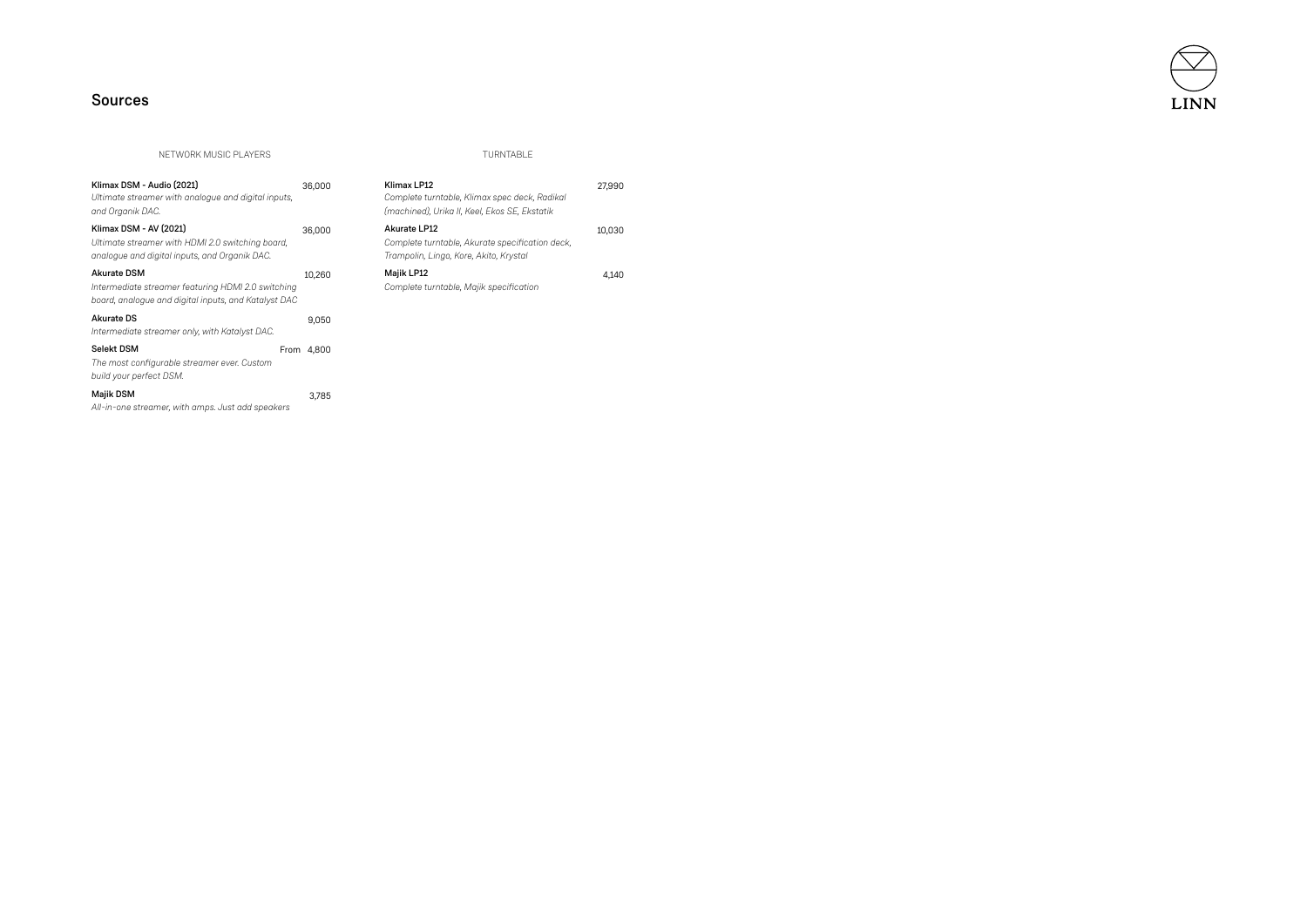

## Complete Systems

| Klimax System<br>Klimax System Hub & Klimax 350 Speakers with<br>Organik DAC              | 88,450 |  |
|-------------------------------------------------------------------------------------------|--------|--|
| Akubarik System<br>Akurate System Hub & Akubarik Speakers                                 | 43,510 |  |
| 530 System<br>Akurate System Hub & 530 Speakers                                           | 19,180 |  |
| Majik 140 System<br>Majik DSM & Majik 140 Speakers                                        | 6.905  |  |
| Majik 109 System<br>Majik DSM & Majik 109 Speakers                                        | 5.270  |  |
| Series 3 System<br>All-in-one Wireless Music System (stereo pair<br>comprising 301 & 302) | 7.415  |  |
| Series 3<br>All-in-one Wireless Speaker (301)                                             | 4.025  |  |

*System prices include speakers in standard Linn finishes. If ordering Fabriks, high gloss or custom finishes for speakers, extra charges may apply (see next page)*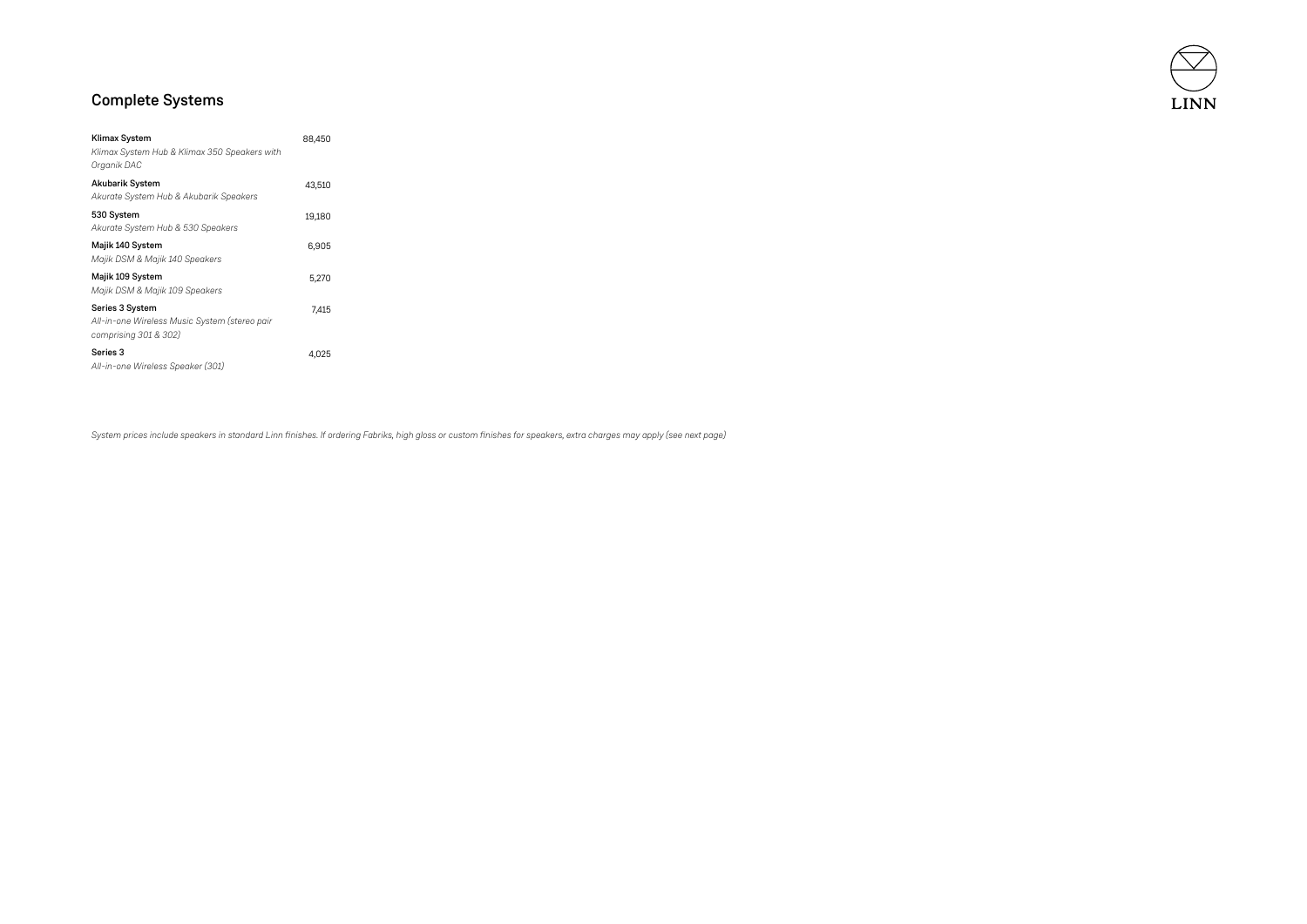## Hi fi Separates



#### SELEKT DSM COMPONENTS\*

| Selekt System Hub                                    | 4,800 |
|------------------------------------------------------|-------|
| Line Out Module                                      | 480   |
| Requires Standard or Katalyst DAC                    |       |
| Power Out Module                                     | 960   |
| Requires Standard or Katalyst DAC                    |       |
| <b>Hybrid Module</b>                                 | 720   |
| Requires Standard or Katalyst DAC                    |       |
| Standard DAC                                         | 240   |
| Katalyst DAC                                         | 1.440 |
| <b>HDMI Module</b>                                   | 576   |
| <b>Surround Sound Module</b><br>Reauires HDMI Module | 1.310 |

*\*When purchased in conjunction with Selekt hub* 

SELEKT DSM UPGRADE S

| Line Out Module<br>Requires Standard or Katalyst DAC      | 600   |
|-----------------------------------------------------------|-------|
| Power Out Module<br>Requires Standard or Katalyst DAC     | 1.200 |
| <b>Hybrid Module</b><br>Requires Standard or Katalyst DAC | 901   |
| <b>Standard DAC</b>                                       | 299   |
| <b>Katalvst DAC</b>                                       | 1.800 |
| <b>HDMI Module</b>                                        | 720   |
|                                                           |       |

#### AMPLIFIERS SPEAKERS

| Klimax Solo<br>500 W single channel power amp    | 12,080 |
|--------------------------------------------------|--------|
| <b>Klimax Twin</b><br>2 x 200 W Chakra power amp | 10.540 |
| Akurate 4200<br>4 x 200 W Chakra power amp       | 7.195  |
| Akurate 3200<br>3 x 200 W Chakra power amp       | 6.090  |
| Akurate 2200<br>2 x 200 W Chakra power amp       | 4.970  |
| <b>Majik 6100</b><br>6 x 100 W Chakra power amp  | 4.320  |
| <b>Majik 5100</b><br>5 x 100 W Chakra power amp  | 3.925  |
| <b>Maiik 4100</b><br>4 x 100 W Chakra power amp  | 3.545  |
| <b>Majik 3100</b><br>3 x 100 W Chakra power amp  | 3.145  |
| <b>Majik 2100</b><br>2 x 100 W Chakra power amp  | 2.530  |

| <b>INTEGRATED</b>                                                                              |        |
|------------------------------------------------------------------------------------------------|--------|
| Klimax 350<br>Integrated floorstanding speakers with Exakt                                     | 70,450 |
| technology & Organik DAC. Custom colour finish.                                                |        |
| Akuharik<br>Integrated floorstanding speakers with Exakt<br>technology                         | 40.260 |
| 530<br>Integrated Exakt speakers in Linn Collection Fabrik                                     | 14.950 |
| Series 3 System<br>All-in-one Wireless Music System (stereo pair<br>comprising 301 & 302)      | 7,415  |
| Series 3<br>All-in-one Wireless Speaker (301)                                                  | 4,025  |
| Series 3 partner<br>Partner speaker (302) - add to Series 3 (301) to<br>create a stereo system | 3.390  |
| <b>PASSIVF</b>                                                                                 |        |
| Klimax 350 Passive                                                                             | 38,930 |
| Majik 140<br>Passive floorstanding speakers                                                    | 3,120  |
| Majik 109<br>Passive bookshelf speakers                                                        | 1,480  |
| Majik 112                                                                                      | 1.145  |

4 5

*Centre channel speaker*

#### SPEAKER FINISH OPTIONS

#### SERIES 5 ACCE SSORIE S

| Series 5 Fabrik Cover (Standard)<br>Pair of Standard Linn Collection covers         | 547   |
|-------------------------------------------------------------------------------------|-------|
| Series 5 Fabrik Cover (Premium)<br>Pair of Harris Tweed or Timorous Beasties covers | 1.095 |
| 530 Top Plate<br>Pair of replacement top plates                                     | 260   |
| 520 Top Plate<br>Pair of replacement top plates                                     | 233   |
| 530 Stand<br>Pair of replacement stands                                             | 832   |
| 520 Stand<br>Pair of replacement stands                                             | 409   |

#### SPECIAL SPEAKER FINISHES: EXTRA CHARGE S

| Akubarik High Gloss (all versions)        | 1.235 |
|-------------------------------------------|-------|
| Majik 140 High Gloss                      | 780   |
| Majik 109 High Gloss                      | 588   |
| Maiik 112 High Gloss                      | 396   |
| <b>Series 5 Harris Tweed Fabrik Cover</b> | 480   |
| Series 5 Timorous Beasties Fabrik Cover   | 480   |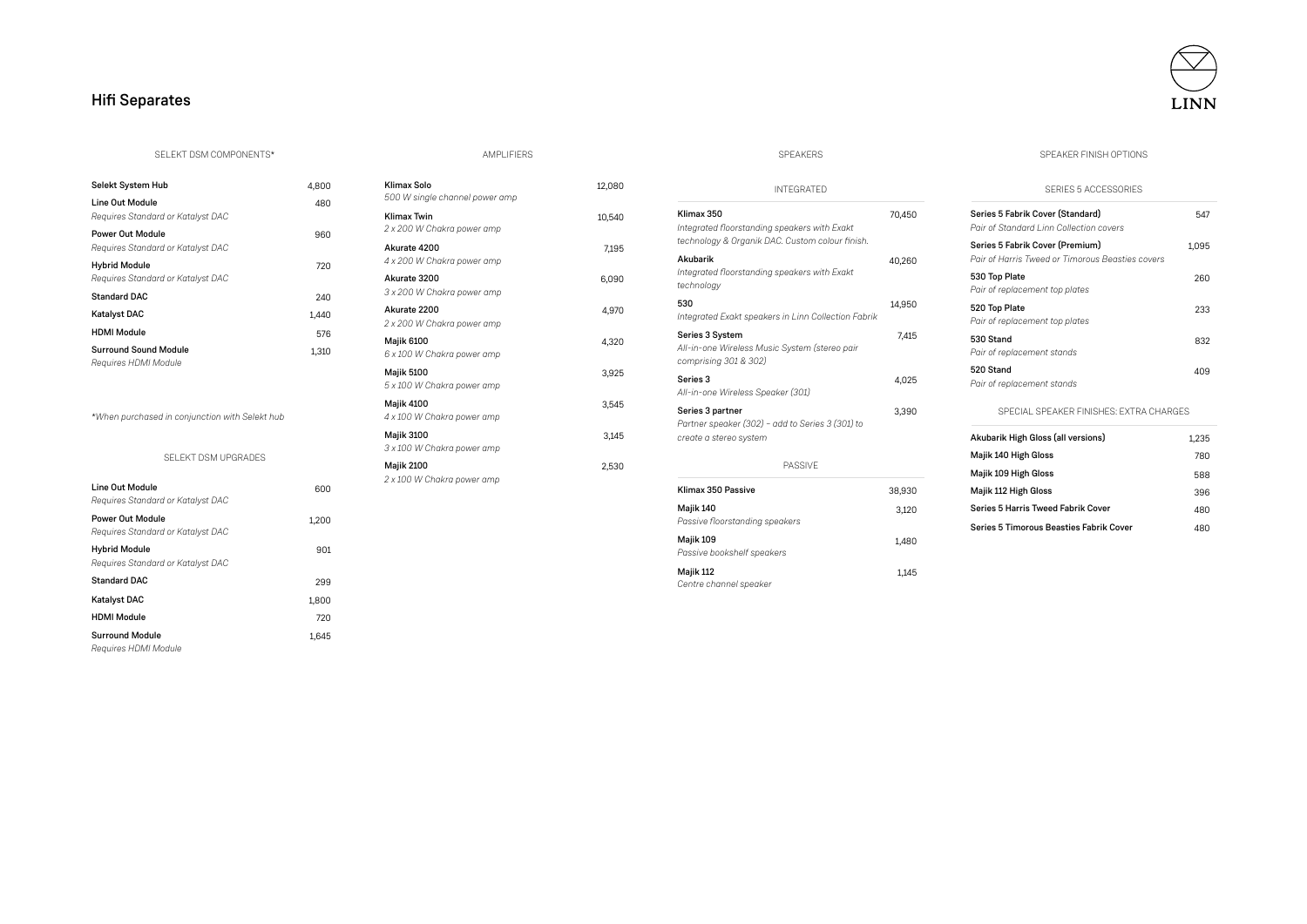## Turntable Components

*Configure and upgrade your Sondek LP12*

*Price when purchased together*

Radikal & Urika II 7,535

| <b>KLIMAX</b>                                                      |       | AKURATE                                           |
|--------------------------------------------------------------------|-------|---------------------------------------------------|
| TURNTABLE                                                          |       | TURNTABLE                                         |
| Sondek LP12<br>Separate turntable, deck only                       | 2.435 | Sondek LP12<br>Separate turntable, deck only      |
| SUB-CHASSIS & ARMBOARD                                             |       | SUB-CHASSIS & ARMBOARD                            |
| Keel<br>Machined-from-solid sub-chassis/armboard                   | 3,635 | Kore<br>Aluminium sub-chassis & machined armboard |
| MOTOR & POWER SUPPLY                                               |       | MOTOR & POWER SUPPLY                              |
| Radikal (Machined)<br>DC motor & power supply - machined enclosure | 7,800 | Lingo<br>Separate power supply for AC motor       |
| Radikal (Standard)<br>DC motor & power supply - standard enclosure | 5,105 | <b>BASE</b>                                       |
| <b>TONEARM</b>                                                     |       | Trampolin<br>Suspended aluminium base board       |
| <b>Ekos SE</b><br>Tonearm                                          | 5,485 | <b>TONEARM</b>                                    |
| CARTRIDGE                                                          |       | Akito<br>Tonearm                                  |
| <b>Ekstatik</b><br>Flagship moving coil cartridge                  | 6,600 | CARTRIDGE                                         |
| Kandid<br>Moving coil cartridge                                    | 4,560 | Krystal<br>Moving coil cartridge                  |
| PHONO STAGE                                                        |       | PHONO STAGE                                       |
| Urika<br>Built-in MC phono stage (analogue out)                    | 3,485 | Uphorik<br>MC/MM phono stage in Akurate chassis   |
| Urika II<br>Built-in MC phono stage (Exakt Link out)               | 3,760 |                                                   |
| POWER SUPPLY & PHONO STAGE                                         |       |                                                   |
| Radikal (Machined) & Urika<br>Price when purchased together        | 9,600 |                                                   |
| Radikal & Urika<br>Price when purchased together                   | 7,285 |                                                   |
| Radikal (Machined) & Urika II<br>Price when purchased together     | 9,835 |                                                   |

| <b>ANURALE</b>                                    |       |                       |
|---------------------------------------------------|-------|-----------------------|
| TURNTABLE                                         |       |                       |
| Sondek LP12<br>Separate turntable, deck only      | 2,435 | Ma<br>Cor             |
| SUB-CHASSIS & ARMBOARD                            |       |                       |
| Kore<br>Aluminium sub-chassis & machined armboard | 1,120 |                       |
| <b>MOTOR &amp; POWER SUPPLY</b>                   |       | Sta                   |
| Lingo<br>Separate power supply for AC motor       | 1,985 | Alu<br>Sta<br>$5 - h$ |
| <b>BASE</b>                                       |       |                       |
| Trampolin<br>Suspended aluminium base board       | 246   | Ma<br>$P_{O}$         |
| TONEARM                                           |       |                       |
| Akito<br>Tonearm                                  | 2,345 | Sol<br>Alu            |
| CARTRIDGE                                         |       |                       |
| Krystal<br>Moving coil cartridge                  | 1,890 | Adi<br>Mo             |
| PHONO STAGE                                       |       |                       |
| Uphorik<br>MC/MM phono stage in Akurate chassis   | 2,970 | Hig<br>Mo             |
|                                                   |       |                       |

| TURNTABI F                                                    |       |
|---------------------------------------------------------------|-------|
| Majik LP12<br>Complete turntable, Majik specification         | 4,140 |
| OTHER COMPONENTS                                              |       |
| SUB-CHASSIS & ARMBOARD                                        |       |
| <b>Standard Sub-Chassis</b><br>Aluminium sub-chassis          | 451   |
| <b>Standard Armboard</b><br>5-layer laminate armboard         | 71    |
| MOTOR & POWER SUPPLY                                          |       |
| Majik PSU<br>Power supply for AC motor integrated inside LP12 | 575   |
| <b>BASE</b>                                                   |       |
| Solid Base<br>Aluminium base board                            | 192   |
| CARTRIDGE                                                     |       |
| Adikt<br>Moving magnet cartridge                              | 704   |
| LP12 PERSONALISATION OPTIONS: EXTRA CHARGES                   |       |
| High Gloss Plinth (all versions)                              | 396   |
| Monogram Etched Armboard (Keel only)                          | 396   |

MAJIK

#### Other LP12 Upgrades

| LP12 Plinth<br>Plinth for LP12 turntable, standard finish                                                  | 802   |
|------------------------------------------------------------------------------------------------------------|-------|
| <b>LP12 Fluted Plinth</b><br>Fluted plinth for LP12 turntable, standard finish                             | 1.040 |
| Sondek LP12 Fluted<br>Deck only, fluted plinth, standard finish                                            | 2.675 |
| Majik LP12 Fluted<br>Complete turntable, fluted plinth, Majik<br>specification                             | 4.380 |
| Radikal Performance Upgrade<br>Featuring our most precise and responsive<br>motor control unit (MCU) ever. | 2.095 |
| <b>Karousel Bearing Kit</b><br>Bearing upgrade for LP12                                                    | 1.025 |
| T-Kable (1.2m)<br>Tonearm cable with RCA or XLR connectors                                                 | 438   |
| T-Kable (1.7m)<br>Tonearm cable with RCA or XI R connectors                                                | 520   |
| <b>Adikt Stylus</b><br>Replacement stylus for Adikt cartridge                                              | 353   |

#### Linn Cartridge Part-Exchange Values

|                 | <b>Fkstatik</b> | Kandid | Krystal |
|-----------------|-----------------|--------|---------|
| <b>Fkstatik</b> | 1,800           |        |         |
| Kandid          | 1,200           | 960    |         |
| Akiva           | 960             | 960    | 300     |
| Krystal         | 480             | 360    | 300     |
| Klyde           | 360             | 360    | 300     |
| Adikt           | 360             | 360    | 300     |

*Before any trade-in is agreed, the serial number of the cartridge being traded-in must be checked with Linn please contact orders@linn.co.uk*

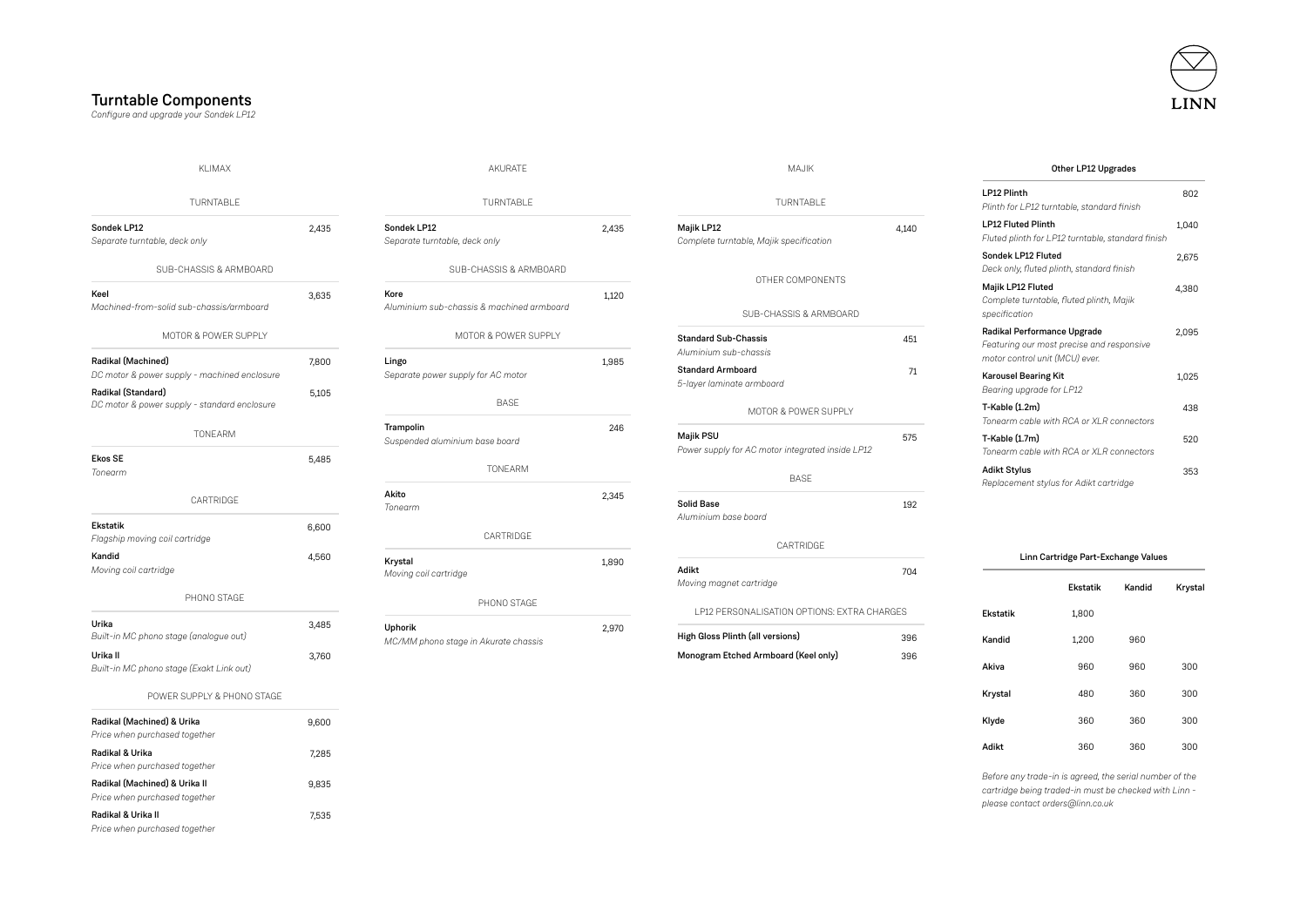## LINN

## Upgrades

KLIMAX DSM

| Organik DAC                             | 6,480 |
|-----------------------------------------|-------|
| Organik DAC with HDMI 2.0 Upgrade       | 7,300 |
| <b>HDMI 2.0</b>                         | 821   |
| Surround Sound Processing (up to 7.1)** | 1,645 |
| KI IMAX DS                              |       |
| Organik DAC                             | 6,480 |
| <b>AKURATE DSM</b>                      |       |
| <b>Katalyst DAC</b>                     | 2,460 |
| <b>HDMI 2.0</b>                         | 821   |
| Surround Sound Processing (up to 7.1)** | 1,645 |
| AKURATE DS                              |       |
| <b>Katalyst DAC</b>                     | 2.460 |

#### SELEKT DSM

Some Selekt DSM upgrades will incur an additional charge if a new power supply is required. Please check with your Linn retailer.

#### Surround upgrade packages for... Selekt DSM 4,165 *Comprises Surround Sound Processing module, HDMI switching module, 2 x standard DACs, 2 x line out cartridges* Selekt DSM with Integrated Power Amps 5,065 *Comprises Surround Sound Processing module, HDMI switching module, 2 x standard DACs, 1 x power amp cartridge, 1 x combined power amp & subwoofer line out cartridge* Selekt DSM with Katalyst DAC 7.165 *Comprises Surround Sound Processing module, HDMI switching module, 2 x Katalyst DACs, 2 x line out cartridges*

8,065 Selekt DSM with Katalyst DAC & Integrated Power Amps *Comprises Surround Sound Processing module, HDMI switching module, 2 x Katalyst DACs, 1 x power amp cartridge, 1 x combined power amp & subwoofer line out cartridge*

| MAJIK DSM (PRE-2020 MODELS) |  |  |
|-----------------------------|--|--|
|-----------------------------|--|--|

| <b>HDMI 2.0</b>                                                                                               | 821    |
|---------------------------------------------------------------------------------------------------------------|--------|
| Internal MM/MC Phono Stage Module<br>Upgrade for Majik DSM (pre-2020 models)                                  | 534    |
| SYSTEM HUBS                                                                                                   |        |
| Klimax System Hub                                                                                             | 18,000 |
| Akurate System Hub                                                                                            | 4,230  |
| Selekt System Hub                                                                                             | 4,800  |
| <b>FXAKTROX</b>                                                                                               |        |
| Klimax Exakthox<br>Six-channel Exakt digital crossover & Organik DAC                                          | 19,260 |
| <b>Klimax Exaktbox</b><br>Price for 2 x Klimax Exaktboxes when trading-in a<br>pair of Klimax Tuneboxes       | 30,820 |
| Akurate Exaktbox (10-channel)<br>Ten-channel Exakt digital crossover & Katalyst DAC                           | 9.430  |
| Akurate Exaktbox (6-channel)<br>Six-channel Exakt digital crossover & Katalyst DAC                            | 7,130  |
| <b>Akurate Exaktbox-I</b><br>Eight-channel Exakt digital crossover & Katalyst DAC<br>plus 8 x 100 W power amp | 8,470  |
| <b>Exaktbox Sub</b><br>2-channel Exaktbox for subwoofers. Compatible with<br>all systems featuring Exaktbox   | 1.860  |
| FXAKTROX UPGRADES                                                                                             |        |

Organik DAC Upgrade for Klimax Exaktbox 6,480

Katalyst DAC Upgrade for Akurate Exaktbox-I 3,080

Katalyst DAC Upgrade for Akurate Exaktbox (6-channel)

Katalyst DAC Upgrade for Akurate Exaktbox (10-

*Also compatible with Majik Exaktbox-I*

channel)

1,730

2,305

SPEAKER UPGRADES

| Organik DAC Upgrade for Klimax 350 (Exakt)                                                                                                                                | 12,960 |
|---------------------------------------------------------------------------------------------------------------------------------------------------------------------------|--------|
| Exakt & Organik DAC Upgrade for Klimax 350A<br>New electronics, modules & measured 3k arrays                                                                              | 43,500 |
| Exakt & Organik DAC Upgrade for Klimax 350A (Package)***<br>New electronics, modules & measured 3k arrays.<br>Price for upgrade only when bought with certain<br>sources. | 38,300 |
| Exakt & Organik DAC Upgrade for Klimax 350A - Refurb<br>Uses customer's existing modules & 3k arrays                                                                      | 24,620 |
| Exakt & Katalyst DAC Upgrade for Akubarik (Aktiv)<br>New electronics, modules & measured 3K arrays                                                                        | 24,960 |
| Exakt & Katalyst DAC Upgrade for Akubarik (Aktiv) - Refurb<br>Uses customer's existing modules & 3K arrays                                                                | 12,460 |
| Katalyst DAC Upgrade for Akubarik (Exakt)                                                                                                                                 | 7,025  |
| Katalyst DAC Upgrade for Akudorik (Exakt)                                                                                                                                 | 5,125  |
| <b>DYNAMIK</b>                                                                                                                                                            |        |
| Standard Dynamik Power Supply<br>Excludes Klimax Solo, Klimax Twin and loudspeakers                                                                                       | 697    |

*\* Exakt purchase required to qualify - see terms* 

*\*\*\* Klimax DSM or Klimax System Hub*

*\*\*\*\* Price excludes DAC – please order standard or Katalyst DAC separately*

*\*\* Requires the player to have Exakt Links, HDMI 2.0 board and be running Davaar 68 or higher (Selekt DSM also requires the appropriate number of line out or power amp cartridges on-board)*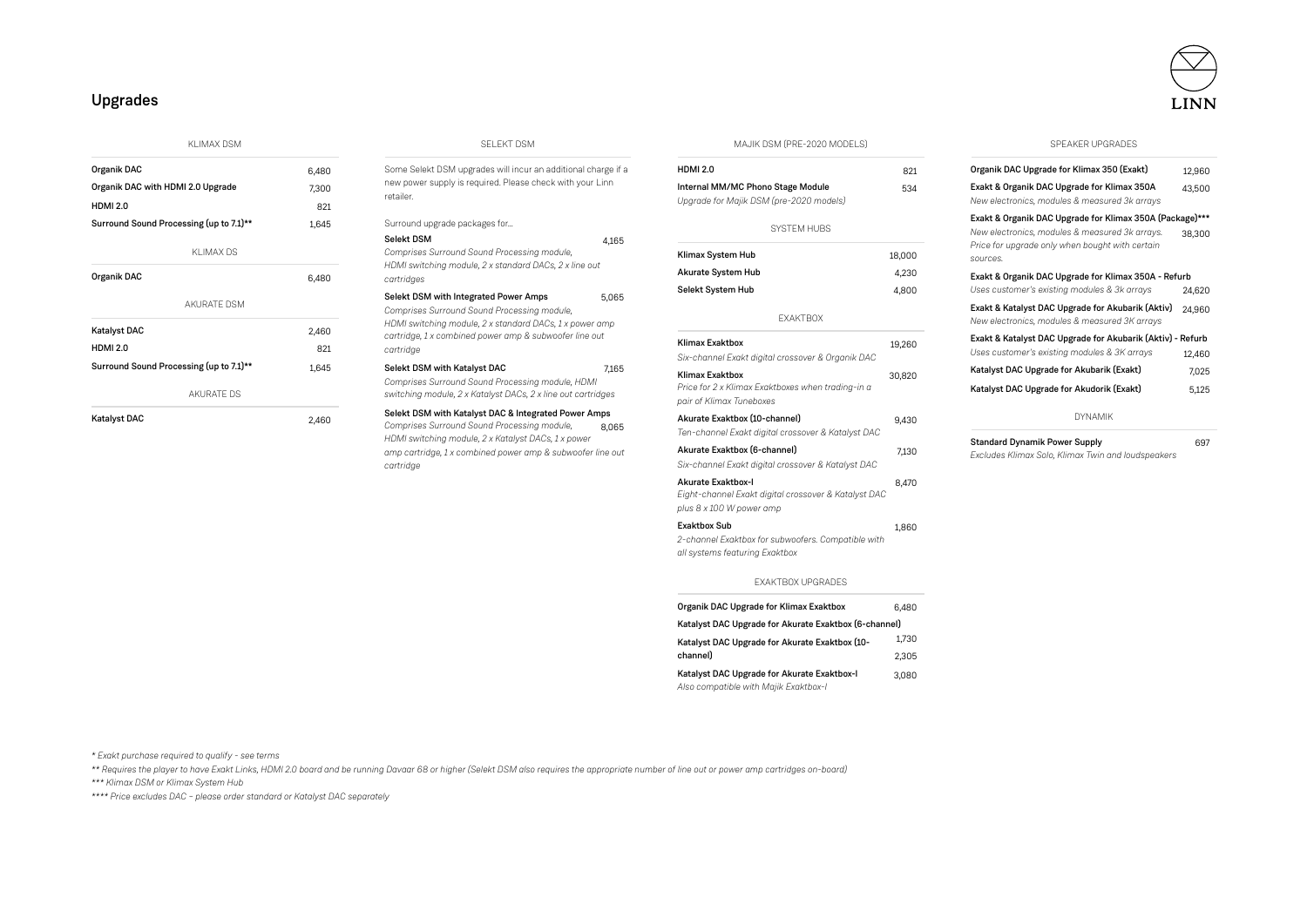

## Upgrades & Accessories

| Majik 140 Upgrade Stand<br>Aluminium stands for better performance (pair) | 588         |
|---------------------------------------------------------------------------|-------------|
| Majik 109 Stand<br>Speaker stands for Majik 109 (pair)                    | 287         |
| Majik 109 Brakit<br>Wall-mount for Majik 109 (per Brakit)                 | 55          |
| Series 3 Stand<br>Speaker stands for Series 3 (per Stand)                 | $\Delta$ 32 |

SPEAKER STANDS COMPLETE CABLES & ACCESSORIES

| <b>Silver RCA Interconnects</b><br>1.2m, pair terminated with RCA phono              | 380   |
|--------------------------------------------------------------------------------------|-------|
| <b>Black RCA Interconnects</b><br>1.2m, pair terminated with RCA phono               | 156   |
| Silver Balanced XI R Interconnect<br>Single 1.2m interconnect, terminated            | 192   |
| <b>Black Balanced XLR Interconnect</b><br>Single 1.2m interconnect, terminated       | 96    |
| Linn XLR Connectors<br>2 x male, 2 x female for silver balanced cable                | 176   |
| Linn RCA Phono Plugs (Red/White)<br>Pack of 2 red / 2 black high quality phono plugs | 178   |
| Linn RCA Phono Plugs (Red/Black)<br>Pack of 6 red / 6 black standard phono plugs     | 109   |
| <b>Skeets</b><br>Pack of 8 floor protectors                                          | 96    |
| CABLES BY LENGTH                                                                     |       |
| Silver Balanced Interconnect Cable<br>Price per metre, unterminated                  | 48    |
| 50m Silver Balanced Cable                                                            | 2.640 |

| Drum of interconnect cable, unterminated                                |       |
|-------------------------------------------------------------------------|-------|
| 50m Silver Unbalanced Cable<br>Drum of interconnect cable, unterminated | 2.640 |
| 50m Black Unbalanced Cable<br>Drum of interconnect cable, unterminated  | 766   |
| K200 Speaker Cable<br>High quality 2-core speaker cable, 50m drum       | 1.990 |
| K40 Speaker Cable<br>4-core compact speaker cable, 100m drum            | 2.050 |
| K20 Speaker Cable<br>Speaker cable, 100m drum                           | 944   |
| K10 Speaker Cable<br>Speaker cable, 100m drum                           | 745   |